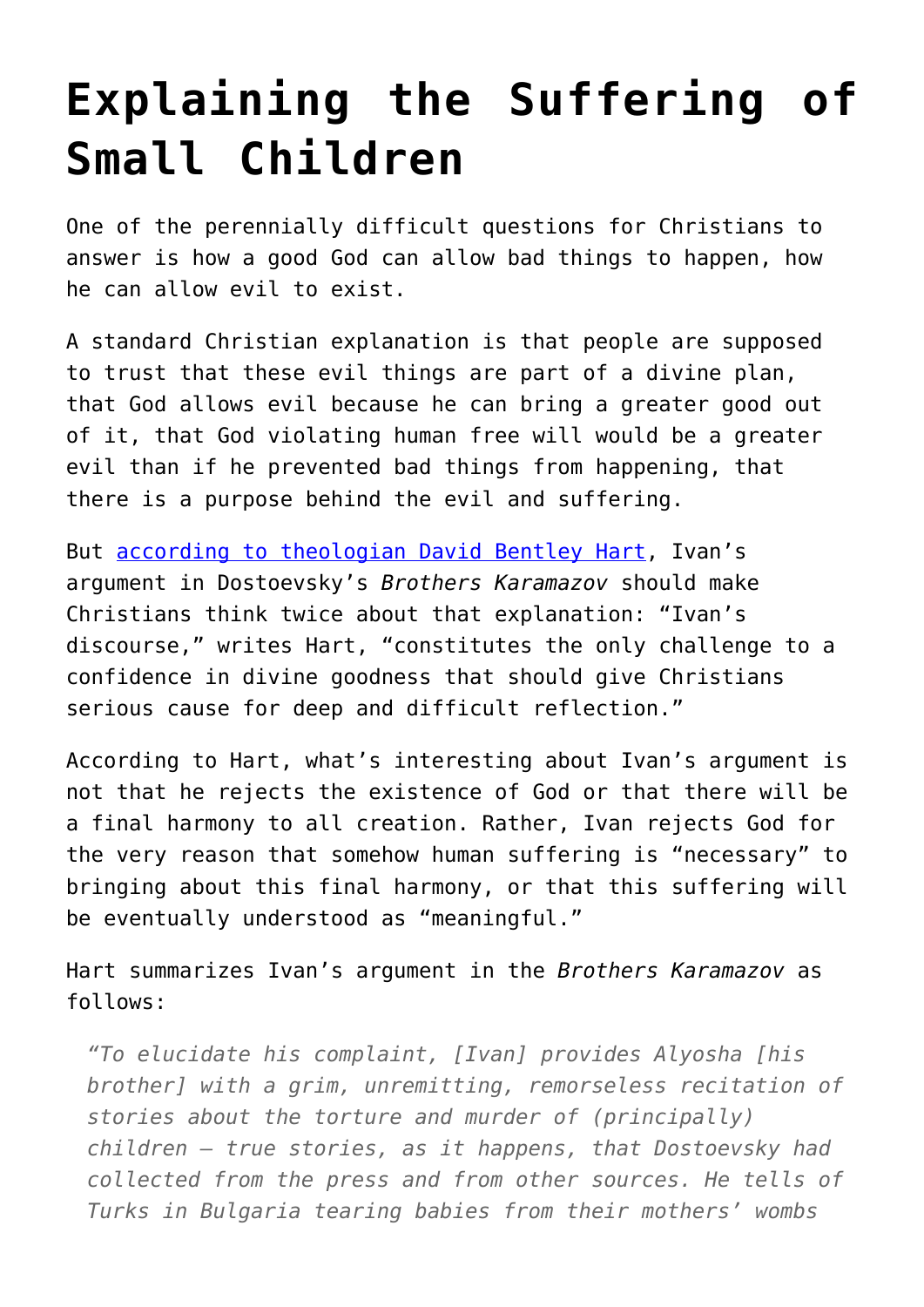*with daggers, or flinging infants into the air to catch them on bayonets before their mothers' eyes, or playing with babies held in their mothers' arms – making them laugh, enticing them with the bright metal barrels of pistols – only then to fire the pistols into the babies' faces. He tells a story of two parents regularly savagely flogging their sevenyear-old daughter, only to be acquitted in court of any wrongdoing. He tells the story of a 'cultured and respectable' couple who tortured their five-year-old daughter with constant beatings, and who – to punish her, allegedly, for fouling her bed – filled her mouth with excrement and locked her on freezing nights in an outhouse. And he invites Alyosha to imagine that child, in the bitter chill and darkness and stench of that place, striking her breast with her tiny fist, weeping her supplications to 'gentle Jesus,' begging God to release her from her misery, and then to say whether anything – the knowledge of good and evil, for instance – could possibly be worth the bleak brutal absurdity of that little girl's torments. He relates the tale of an eight-year-old serf child who, in the days before emancipation, was bound to the land of a retired general and who accidentally injure the leg of his master's favorite hound by tossing a stone. As punishment, the child was locked in a guardroom through the night and in the morning brought out before his mother and all the other serfs, stripped naked, and forced to run before the entire pack of his master's hounds, which were promptly set upon him to tear him to pieces."*

If the God of Christians is one who allows these things to happen as part of his divine plan, then Ivan wants no part of it:

*"I renounce the higher harmony altogether. It's not worth the tears of that one tortured child who beat itself on the breast with its little fist and prayed in its stinking outhouse, with its tears to 'dear, kind God'!"*